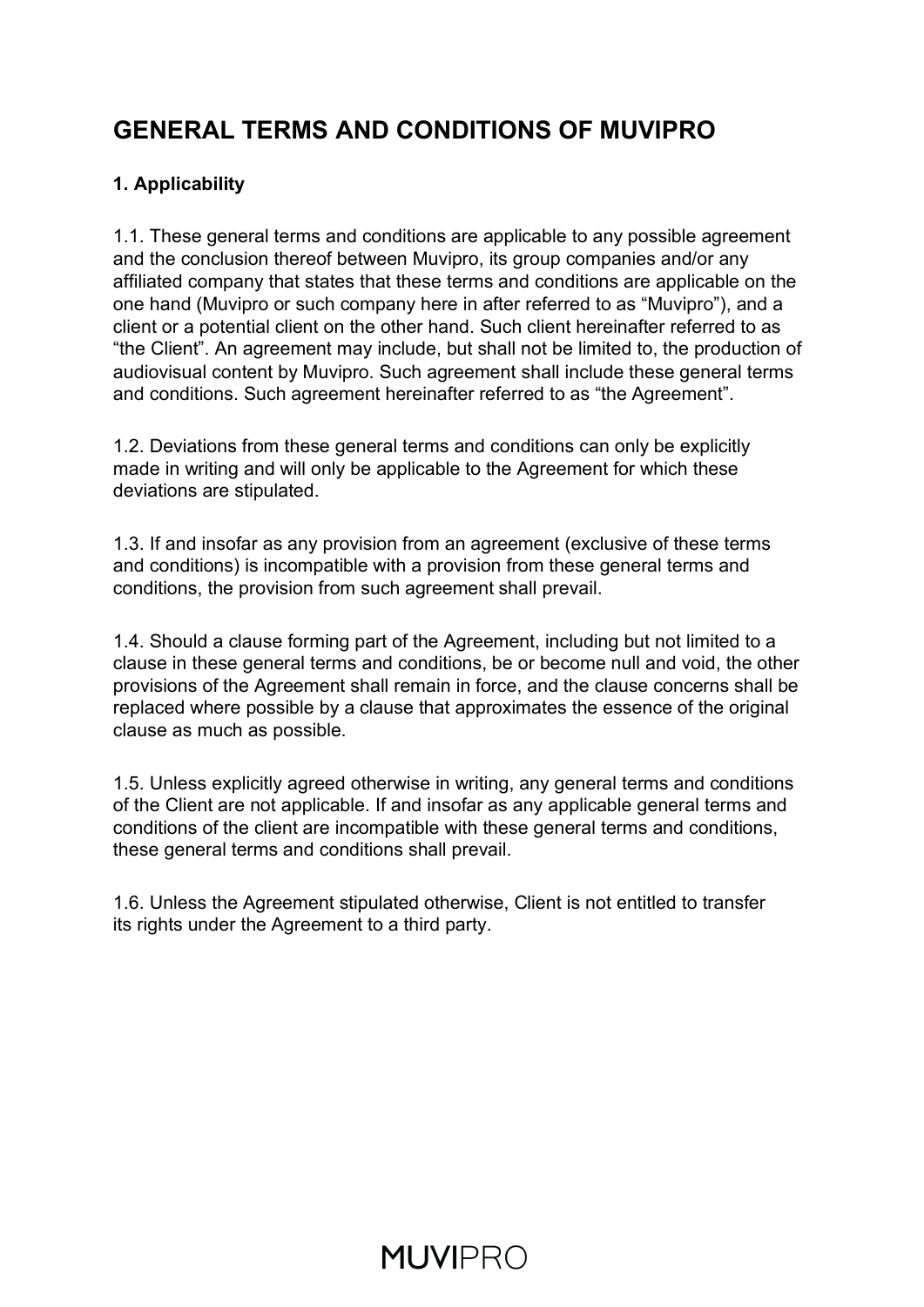#### **2. Offers and quotes**

2.1. Unless stated otherwise in writing, any offer of Muvipro is non-binding.

2.2. Unless stated otherwise in writing, all offers made by Muvipro shall lapse after one week of its date.

2.3. A quote that combines multiple elements shall not oblige Muvipro to perform a part of the service detailed therein for a corresponding fraction of the quoted price.

#### **3. Performance of the Agreement**

3.1. Muvipro will be entirely independent in the performance of the Agreement. It will carry out its obligations at its own discretion. However, the Client may provide reasonable directions and instructions with regard to the result of the assignment.

3.2. Commitments for Muvipro will be a commercially reasonable efforts obligation and shall never constitute an obligation to achieve a specific result or use Muvipro's best efforts, unless such a result is explicitly agreed on by Muvipro.

3.3. Muvipro is entitled to use third parties to perform its obligations.

3.4. In the event Muvipro supplies services wholly or partly consisting of third party products or services (especially software or hosting or other generic services), the general terms and conditions of the third party apply besides these general terms and conditions. If and insofar any provision of the third party's general terms and condition is incompatible with a provision from these general terms and conditions, the provision which is, in Muvipro's sole discretion, most favorable for Muvipro shall prevail.

3.5. Delivered goods and services in which subjective elements play a role in the assessment thereof, may, without prejudice to what is stated elsewhere in these general terms and conditions regarding liability, only cause a failure in the performance (a so called "tekortkoming in de nakoming" ) by Muvipro if the Client proves that Muvipro has not used its commercially reasonable efforts.

3.6. Client is obliged to do everything that is reasonably necessary or desirable to enable Muvipro to carry out its obligations in a timely manner, in particular by providing full, sound and clear information, necessary instructions, permissions and approvals or materials.

3.7. The Client guarantees and warrants that all instructions given to Muvipro are given by an authorized person. Muvipro shall never be obliged to check if the person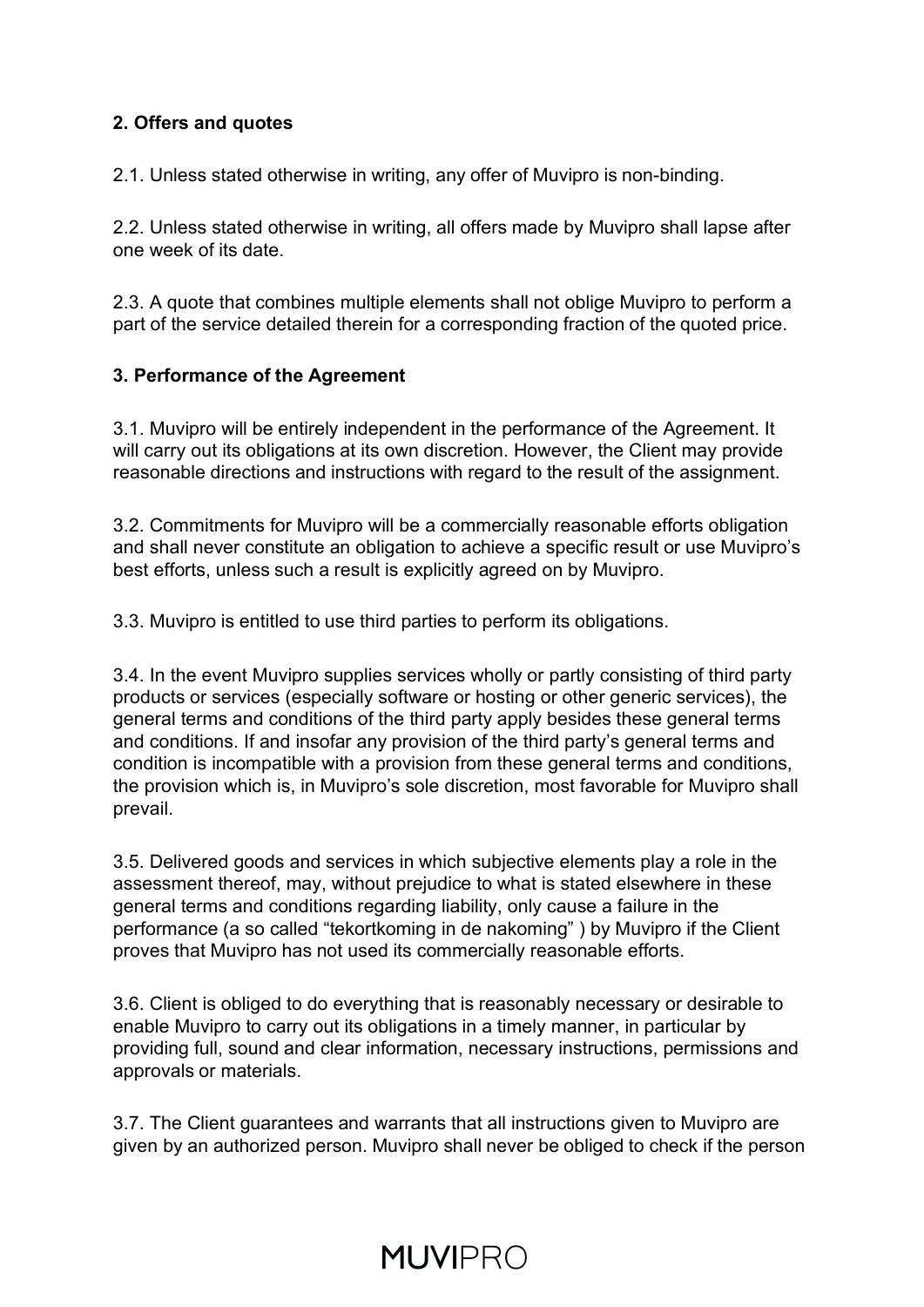acting as a representative of the Client that gives Muvipro an instruction or information is entitled to do so.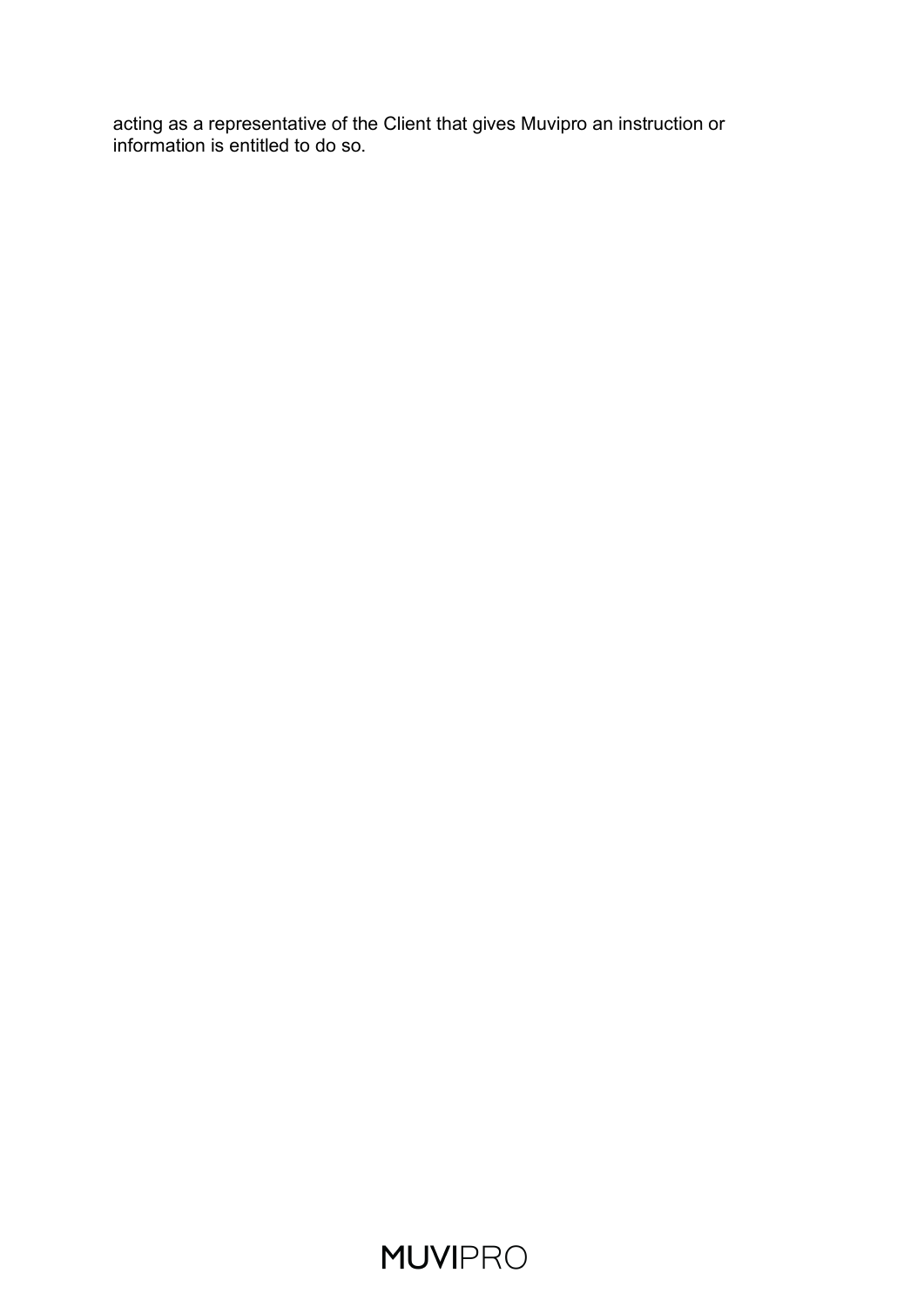#### **4. Delivery**

4.1. Muvipro will deliver on the agreed date, unless there is any additional work necessary due to the Client. Delivery dates are not "fatal". By not making a specific date Muvipro will not be in default.

4.2. The Client shall be deemed to have accepted anything delivered by Muvipro if the Client uses the delivered goods or services or if the Client does not challenge the quality of the delivered goods or services within five days of receipt.

4.3. If agreed the Client may view a first rough cut of the production. The Client shall be entitled to comment on such rough cut and Muvipro shall if reasonably possible try to realize the Client's wishes. This may imply additional work. Muvipro shall inform the Client if and to which extend Muvipro estimates this to be the case.

#### **5. Price and payment**

5.1. Unless stated otherwise, all prices and rates are exclusive of VAT and withholding tax and any other tax or levy imposed by the authorities.

5.2. If an increase of Muvipro's out-of-pocket costs occurs after the conclusion of the Agreement, Muvipro may increase the fee payable by the Client. If, as a result of this, such increase exceeds 15% of the fee, Muvipro is entitled to terminate the Agreement without being liable for any losses or damages.

5.3. Unless stated otherwise in the Agreement, the Client shall pay Muvipro as follows:

a) In the event of an audiovisual production (regardless if Muvipro has sent an invoice or not and notwithstanding Muvipro obligation to provide the Client with a correct invoice):

(i) fifty per cent (50%) in advance one week (at latest) before first shooting day;

(ii) fifty percent (50%) within one week after the production has been delivered to the Client.

b) In all other events within fourteen working days of the invoice date.

The client must pay within the agreed payment term. If the client does not meet the payment within the agreed term, the client receives a reminder of the payment to pay the invoice within 10 days from the moment the reminder is sent.

After the expiry of the final payment term of 10 days, omission will occur. The client owes interest over the entire period of omission. This interest is 10% of the amount due to be delivered.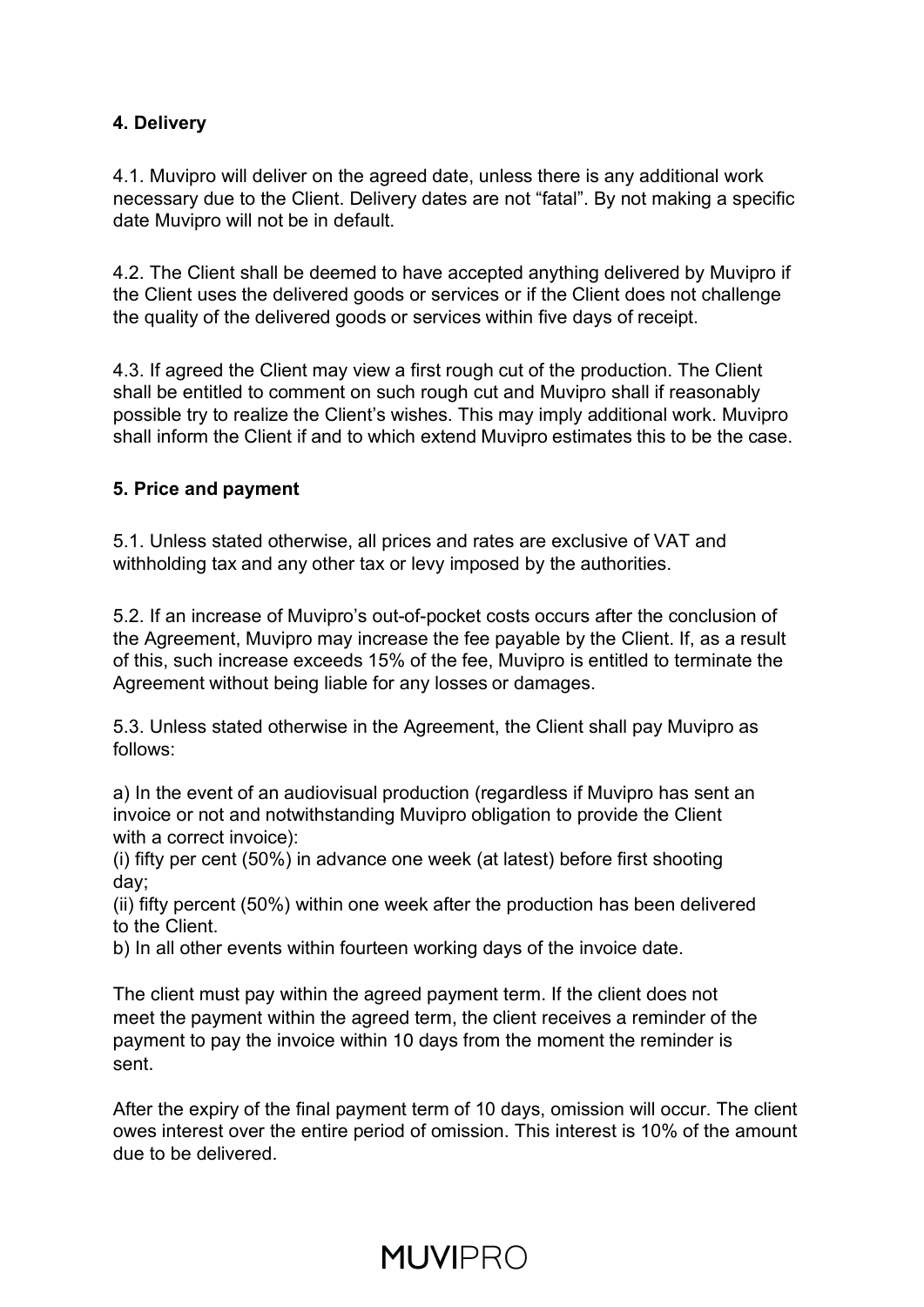5.4. Notwithstanding any other right or defense Muvipro may have, Muvipro is always entitled to suspend delivery in case of late payment. Muvipro may, in the event Muvipro is able to do so, also block any of its works delivered to the Client (also if such works were delivered under earlier agreements).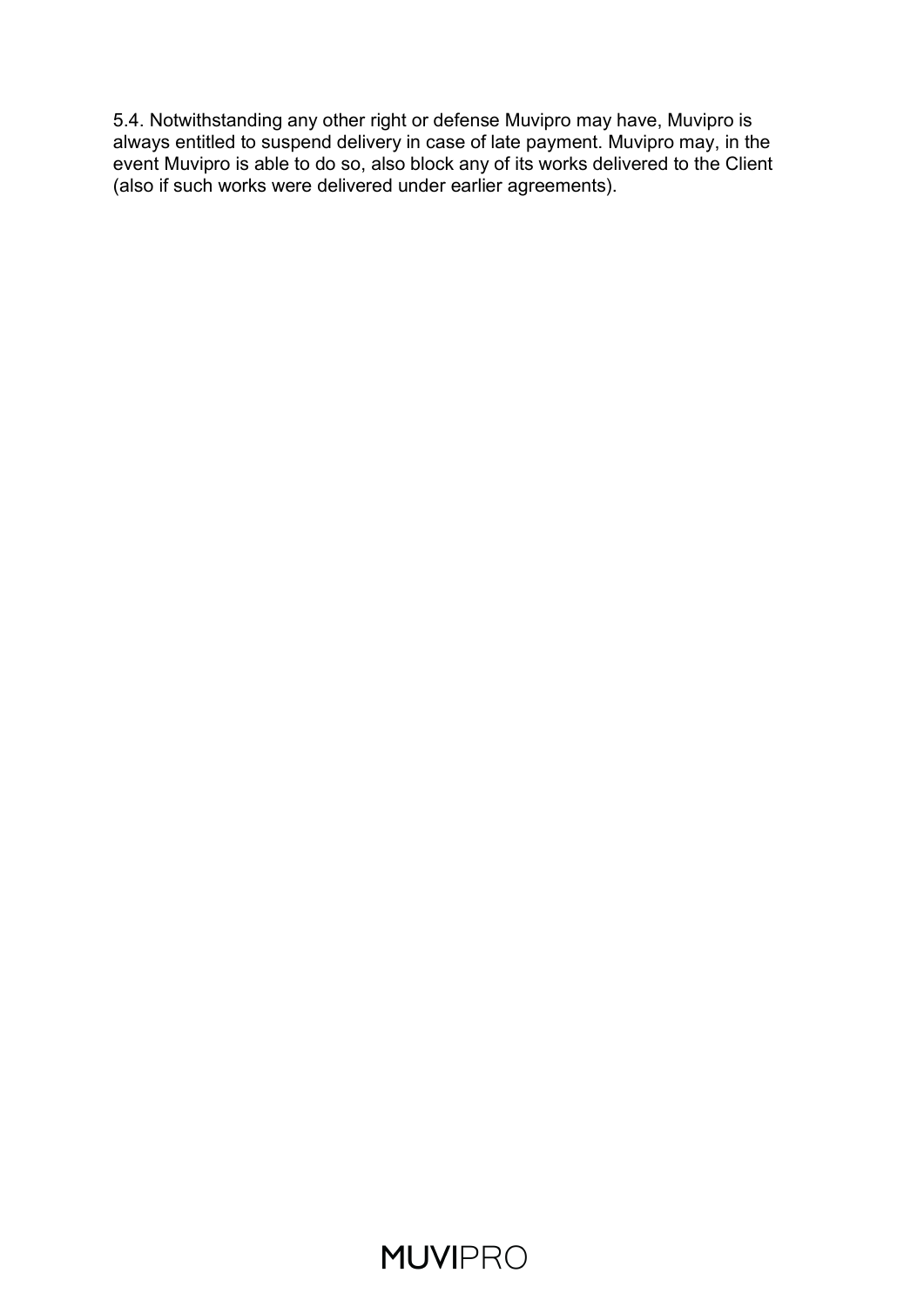#### **6. Budget and additional work**

6.1. Muvipro shall use its reasonable commercial efforts not to exceed a budget agreed on.

6.2. The Client may request Muvipro to carry out additional work. Muvipro is never held to agree with a request for additional work.

6.3. If, after Muvipro has made the Client an offer or after an Agreement has been concluded, Muvipro concludes that, due to a lack of information provided or based on additional wishes by the Client, Muvipro needs to deliver additional services or goods and Muvipro is willing to provide those additional work or goods, the costs of such additional work or goods shall be fully for the Client. Muvipro shall inform the Client of additional work as soon as reasonably possible.

6.4. The Client will reimburse additional work in accordance with the agreed fee in respect thereof or, if such fee is not agreed, in accordance with the usual rates of Muvipro. The Client will always pay Muvipro's additional costs.

#### **7. Cancellation**

7.1. In case Client cancels an Agreement, for whatever reason, Muvipro will charge the following costs:

a) In the event of an audiovisual production:

(i) all out-of-pocket costs incurred by Muvipro and 30% of the fee if the Client cancels up to twenty-one days prior to the first shooting day of the production;

(ii) all out of-pocket costs incurred by Muvipro and 50% of the fee if the Client cancels in between twenty-one days and seven days prior to the first shooting day of the production;

(ii) all out of-pocket costs incurred by Muvipro and 75% of the fee if the Client cancels within seven days of the first shooting day of the production;

b) In all other events, the price plus all out-of-pocket costs as far as not included therein.

7.2. In case Muvipro cancels an audiovisual production and if such cancellation is not provoked by an act or omission of the Client, Muvipro will solely refund amounts received unless the services Muvipro rendered have resulted in relevant material in which case Muvipro shall be entitled to a reasonable part of the amounts received. Muvipro is not obliged to pay any losses or damages suffered by Client.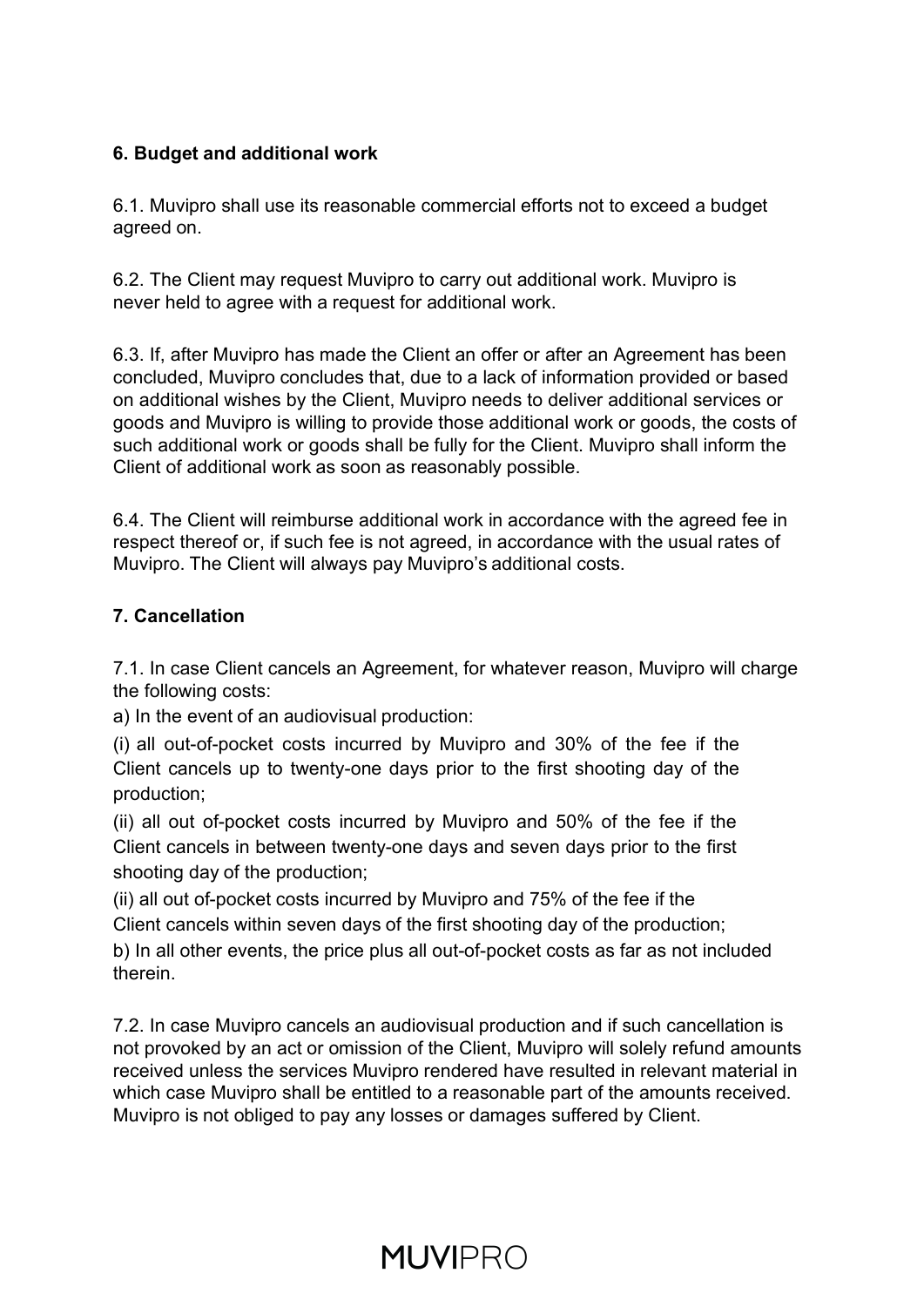#### **8. Intellectual property**

8.1. Subject to full payment by the Client of all amounts currently and in the future due hereunder and subject to full compliance of the Client in respect of the other obligations of the Client, Muvipro hereby transfers to the Client all copyrights and neighboring rights Muvipro may have regarding an audiovisual production produced by Muvipro as delivered to the Client with the exception of those elements not especially made for the Client that Muvipro has used, envisage to use or are customarily used in multiple productions. Regarding these latter elements Muvipro hereby grants the Client a non-exclusive, worldwide license to use such elements. Further, to avoid misunderstanding, such transfer is exclusive of rights the authors of the respective works did transfer or license prior to the conclusion of the Agreement to a collective collection society such as BUMA/STEMRA (music), VEVAM (director i.a.), NORMA (actors) etc.

8.2. Muvipro reserves all of its rights regarding the production script, the underlying format of the production, any material not used in the production as delivered and all techniques (including software) used to create the production.

8.3. Unless otherwise agreed, Muvipro shall not clear rights, including copyrights, trademark rights (e.g. in respect of the title of a production), database rights, model rights or portrait rights of third parties, of works or elements which Muvipro includes in the production. Unless otherwise agreed, the Client shall clear any privacy and data protection issues in connection with the production, e.g. by having relevant persons sign a quit claim. Upon request of the Client Muvipro shall provide the Client at cost an overview of the elements that might need clearance. The Client warrants and guarantees that all elements the Client wishes to include, also those elements that the wishes of the Client imply, are or will be cleared by the Client. The Client indemnifies Muvipro fully in respect of any claim by any third party regarding any rights not cleared.

8.4. The cost of the use of any music included in the production shall be for the account of the Client unless otherwise agreed.

8.5. Muvipro and its personnel shall be named on or with the production as is customary. The Client shall not remove any of such names.

8.6. Any changes in the production can only be made by Muvipro or with Muvipro's prior consent.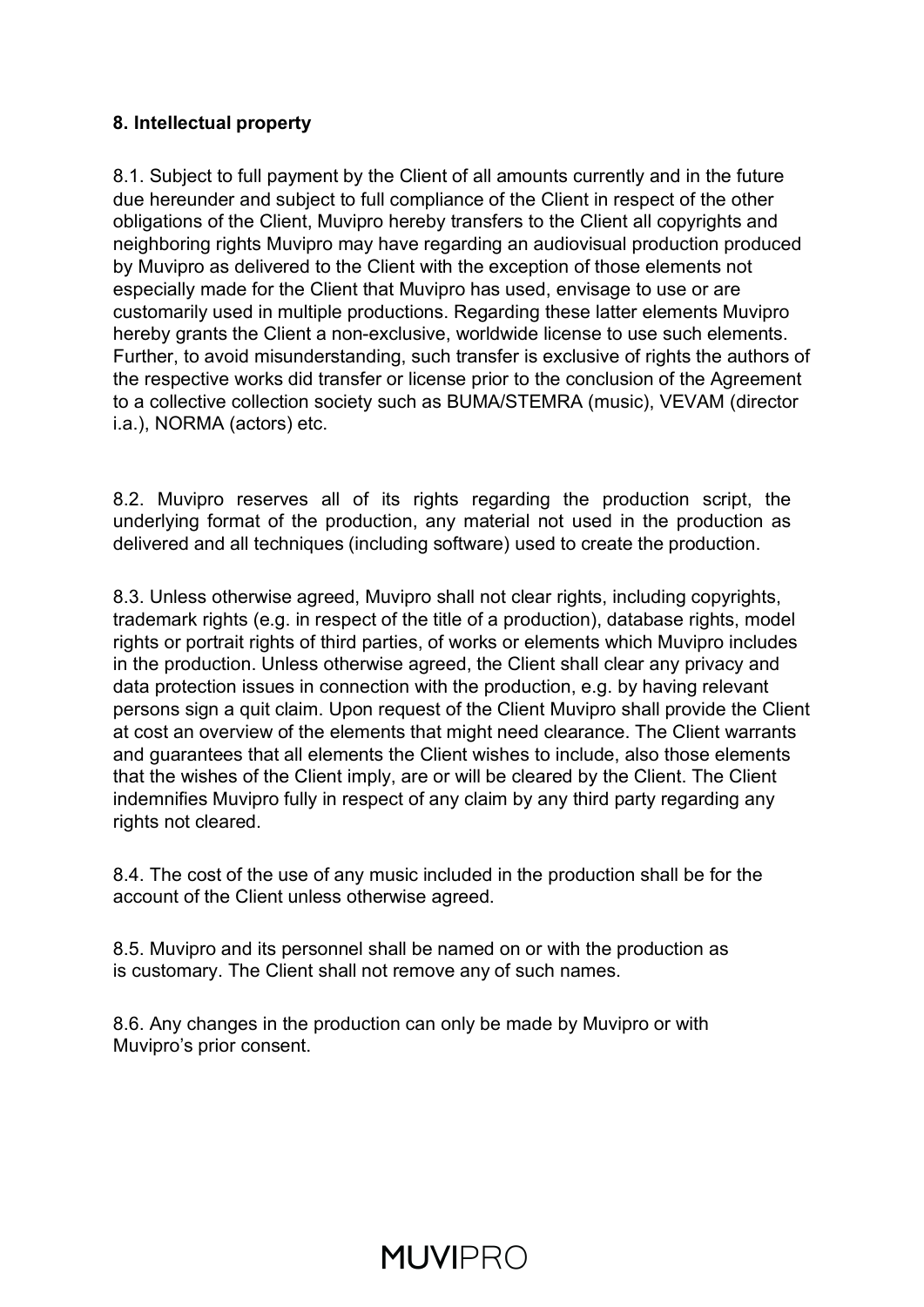#### **9. Promotion**

9.1. Muvipro is allowed to (use) an audiovisual production delivered for its own promotion and to indicate (by a third party) that it has created it. Muvipro is entitled to use the fact it has provided or will provide services or goods to the Client and an overview of those services and goods for its own promotion.

#### **10. Confidential information**

10.1. Each party will keep confidential, and will not disclose to third parties (except as expressly permitted by this clause) any information disclosed by one party to the other party (whether disclosed in writing, orally or otherwise) that at the time of disclosure:

(a) was marked as "confidential"; (b) was described by the disclosing party as "confidential"; or (c) must reasonably be qualified by the recipient party to be confidential; and the terms (but not the existence) of this Agreement (hereinafter: "Confidential Information").

10.2. Each party will protect the confidentiality of the Confidential Information of the other party using appropriate security measures.

10.3. The Confidential Information of a party may be disclosed by the other party to its employees and professional advisers, provided that each recipient is legally bound to protect the confidentiality of the Confidential Information.

10.4. These obligations of confidentiality will not apply to Confidential Information that: a. has been published or is known to the public (other than as a result of a breach of this Agreement);

b. is known to the receiving party, and can be shown by the receiving party to have been known to it, before disclosure by the other party; or

c. is required to be disclosed by law, or by an order (binding upon the relevant party) of a competent governmental authority, regulatory body or stock exchange.

10.5. In no event, neither during nor after the termination of this Agreement shall any party has the right to use the other party's Confidential Information for any purpose other than the purpose of the Agreement.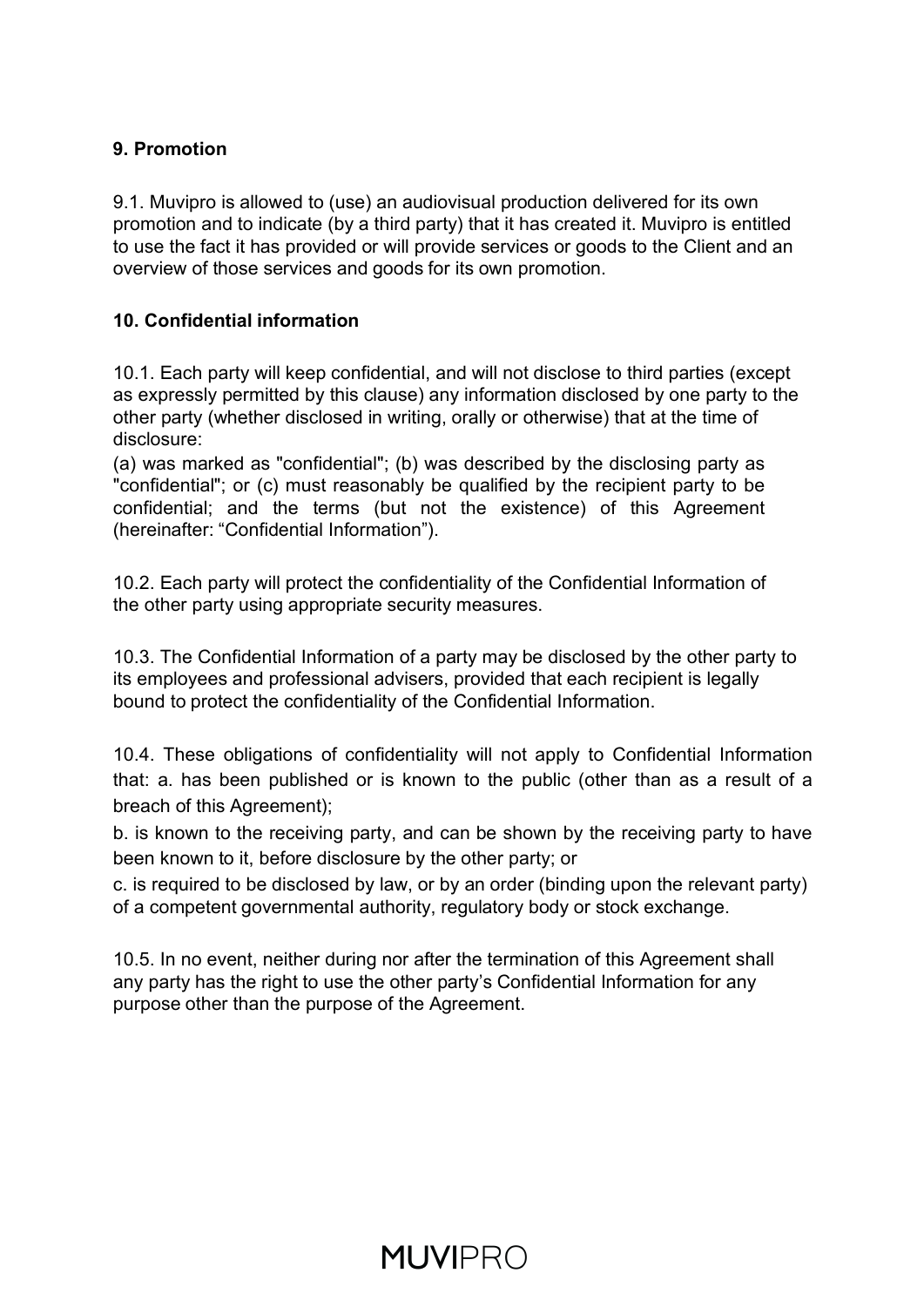#### **11. Liability and indemnity**

11.1. Muvipro shall in no event be liable for any losses or damages incurred by the Client or any of its affiliates as a result of any shortcoming, default, tort or other unlawful act or omission by Muvipro

11.2. Only if (and only to the extent that) the aforementioned full limitation of liability is null or annullable pursuant to mandatory law, the following paragraphs shall apply.

11.3. Muvipro's liability shall be limited to the direct, as opposed to indirect or consequential, damage incurred by Client up to the amount received and retained by Muvipro from Client less out-of-pocket costs incurred by Muvipro.

#### 11.4. Muvipro shall never be liable for:

a) any indirect or consequential damages, losses, costs or claims, including but not limited to damage incurred by Client due to an interruption of its business, loss of profits, loss of savings, loss of goodwill, loss resulting from claims from its clients, mutilation, destruction or loss of information for whatever reason; b) damage resulting from a situation of force majeure, the improper performance of obligations by suppliers of Muvipro, incorrect or incomplete information provided

by Client, the conduct of Client or persons or persons designated by Client or for whom Client is responsible.

11.5. In the event Muvipro may recover the Client 's damages and losses wholly or partly with a third party and such recovery might lead to amounts actually received by Muvipro higher than the amounts stated in the preceding paragraphs of this clause, Muvipro shall be entitled, in its sole discretion, to assign its claim on such third party to the Client against full discharge of the claim the Client has or pretends on Muvipro.

11.6. Without prejudice to article 6:89 BW of the Dutch Civil Code, any liability of Muvipro terminates within twelve months after the occurrence of the injurious act or omission.

11.7. The limitations of liability of Muvipro in this clause do not apply if the liability is caused by gross negligence or intent by Muvipro's management team of by a member of that team.

11.8. Client shall indemnify Muvipro, from and against all damages, losses, liabilities, suits, proceedings, actions, fees, costs and all other claims arising in the event of a non-performance or a non-proper performance of any agreed obligation, insurance and/or indemnification by the Client.